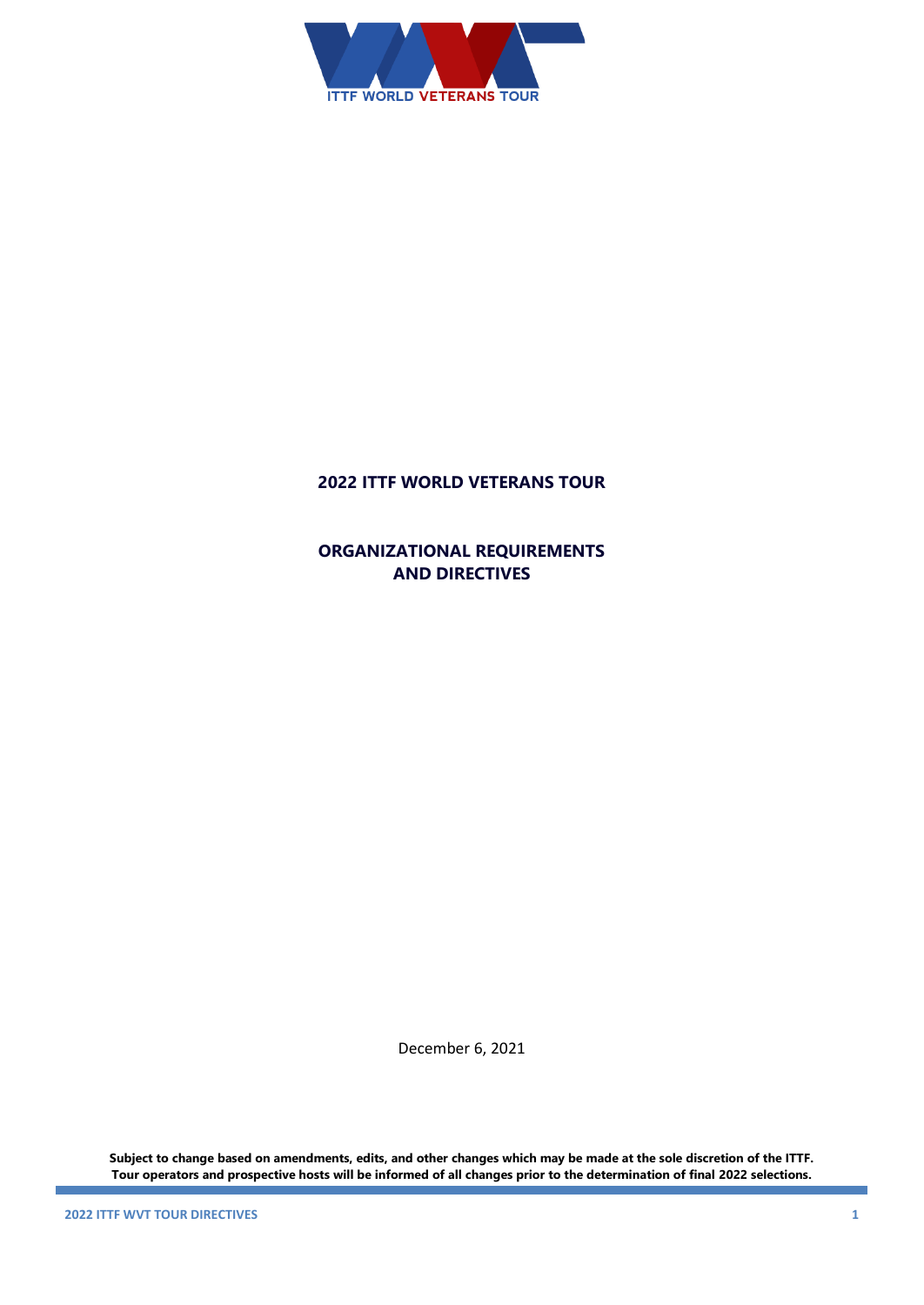

**Due to the fact the COVID-19 pandemic is ongoing WTT reserves the right to make changes at any time. The LOC shall adhere to the ITTF COVID-19 Guidelines and plan, organize, finance and stage the Event accordingly. The Parties shall ensure that the Event complies with applicable COVID-19 laws, regulations and guidelines issued by the city, state or federal government.**

## **1. WORLD VETERANS TOUR CONCEPT**

Developed in-line with ITTF's vision "Table Tennis For All. For Life," the World Veterans Tour (WVT) is focused on providing a worldwide platform for the growing interest of the veteran players by providing a series of professionally organized and coordinated events. WVT events will be open to all players over 40 years old with active ITTF Membership, encouraging a wide range of player participation through an integrated marketing platform, consistent online registration and tournament operations programs, and a worldwide ranking system.

The core principles of the WVT are:

- Emphasizing the competitive and social benefits of the sport by hosting events in desirable locations around the world and offering social activities integrated into the overall event format; and
- Creating a connected worldwide Veterans community through a professionalized network of events and systems as Online Entry System, Results display at ITTF website and World Veterans Ranking.

## **2. GENERAL TERMS**

The WVT is fully owned by the ITTF, with the understanding that the operation of WVT events may be conducted either by the ITTF or through strategic partnership with National Associations and/or local organizers. The ITTF will award the events to the respective hosts through a bidding process.

The events will take place under the direction of the ITTF, working in collaboration with National Associations, partners, and/or local organizers such as cities, event companies or similar. It is ultimately the responsibility of the ITTF to provide leadership and support to local partners in operational, technical, and marketing aspects of the events to ensure the proper, consistent, and professional execution.

This document forms part of the agreement between the International Table Tennis Federation (ITTF) and the Local Organizing Committee (LOC) of the event. Once selected, the ITTF and LOC will enter into an operating agreement, which will include by reference this document, for the event.

The parties agree that the following terms and conditions apply, for the 2022 ITTF World Veterans Tour events:

## **2.1 Documents: Directives and Guidelines**

- a. The ITTF will publish "Directives" and other "Guidelines", which are the basis for the organizational standards a WVT event should comply which may include:
	- World Veterans Tour Organizational Requirements/Directives
	- Sponsorship Implementation Guidelines
	- Sport Presentation Guidelines
	- Media Guidelines
	- ITTF Handbook and Rulebook
	- Racket Control requirements
- b. All documents will be provided to the local organizer prior to the execution of the operating agreement, but shall incorporate the principle Terms and Conditions contained herein.
- c. All documents can be downloaded directly from ITTF.com, under ITTF WVT > Official Documents and all form part of the World Veterans Tour directives and contractual agreements.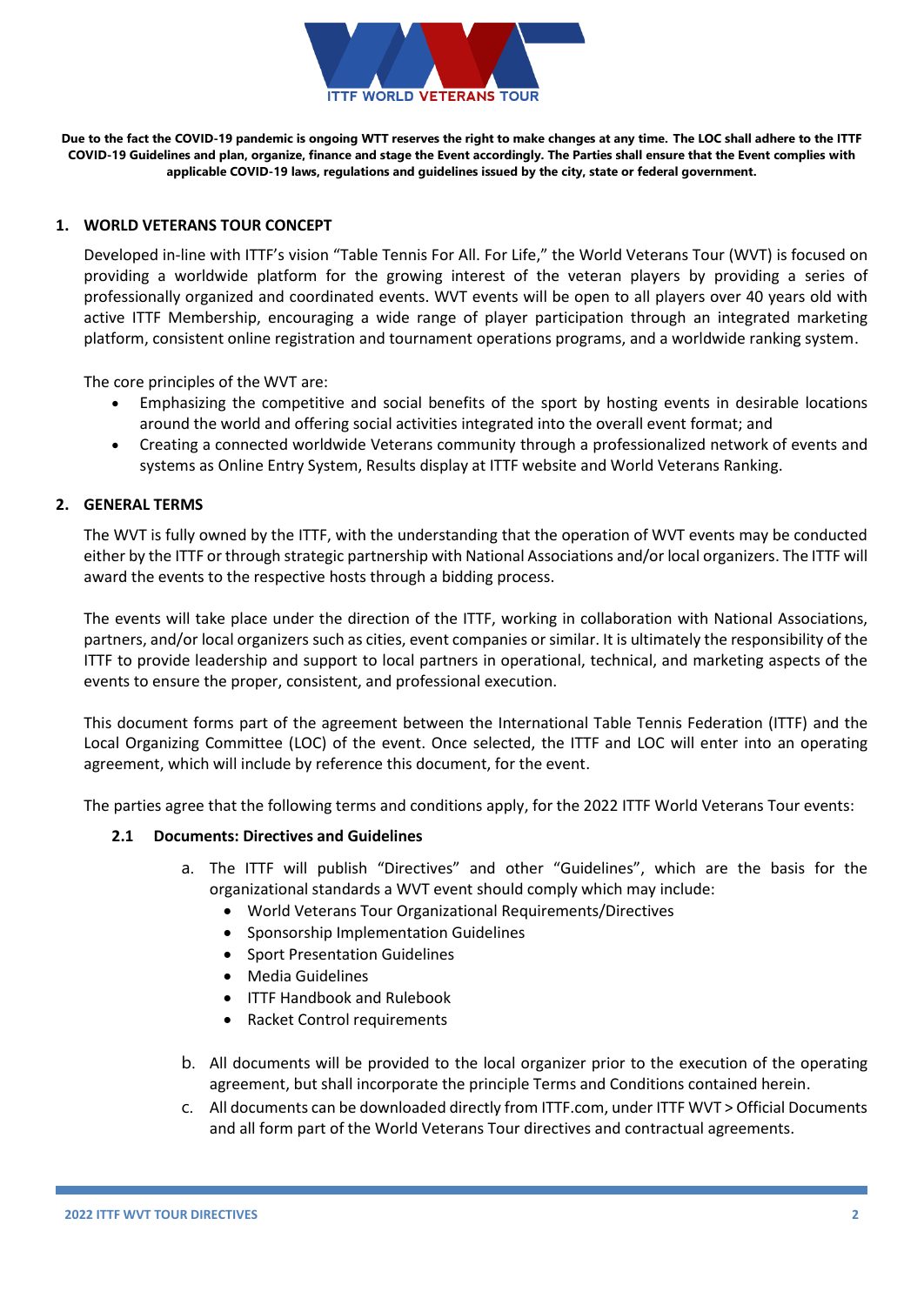

## **2.2 General Conditions – WVT Tour**

## **a. Number of Event days**

WVT events will ideally take place over a four-day period, however some exceptions may be made based on host requirements. Under no circumstances will a WVT event be played over two or less days.

## **b. Event Format**

All events will consist of a round robin qualification phase and a Main Draw. The single Main Draw will be divided between a Championship and Consolation draws, which will be run in parallel. In principle, all players must play in the qualification phase to be eligible for the Main Draw, however under no circumstances will a player be eligible for the Championship draw without competing the qualification phase.

## **c. Prizes / Award Ceremony**

The ITTF WVT will provide customized medals to awarded during the award ceremonies to the winners of the Championship draws. The local organizers will be responsible for providing awards/prizes to the consolation winners and a more localized gift to all winners. Special prizes (fee entries waivers to WVT events, VIP tickets, etc.) may be awarded as incentives to the winners of all categories. Unless otherwise granted permission, in writing, by the ITTF, prize money shall not be awarded at WVT events in 2022.

## **d. Event Insurance**

The local organizer is responsible for purchasing event insurance during the period of the whole event, which must at a minimum protect the ITTF and local organizer from losses resulting from an event being cancelled, the liability of its employees, participants and volunteers and any other risks.

## **e. Other Events**

Generally, local organizers are discouraged from running additional non-WVT events in parallel or adjacent to a WVT event. Local organizers may apply for a waiver provided that such other events do not conflict with the mission, scope, or target audience of the WVT.

## **f. Cancellation of the event**

In case the event is not held or cancelled, for whatever reason, the local organizer will be responsible for all consequences, including but not limited to, financial and logistical claims made by the participants and the ITTF.

## **g. Host Fee**

Local organizers will be responsible for the payment of a WVT "Host Fee" of a **USD \$5,000** to the ITTF. The payment must be made before the event is listed and made public.

## **h. Marketing and Promotion**

The local organizer is responsible for the local and regional marketing and promotional efforts of the WVT event that they host. This should be organized in a professional manner that maximizes the event's potential. The marketing and promotional strategy should also be discussed and aligned with the ITTF Marketing department to ensure a coordinated approach.

## **i. Media Rights**

All media rights for WVT events will be solely owned by the ITTF/WVT, including (but not limited to) live streaming, television distribution, and/or any image (photographic or otherwise) taken of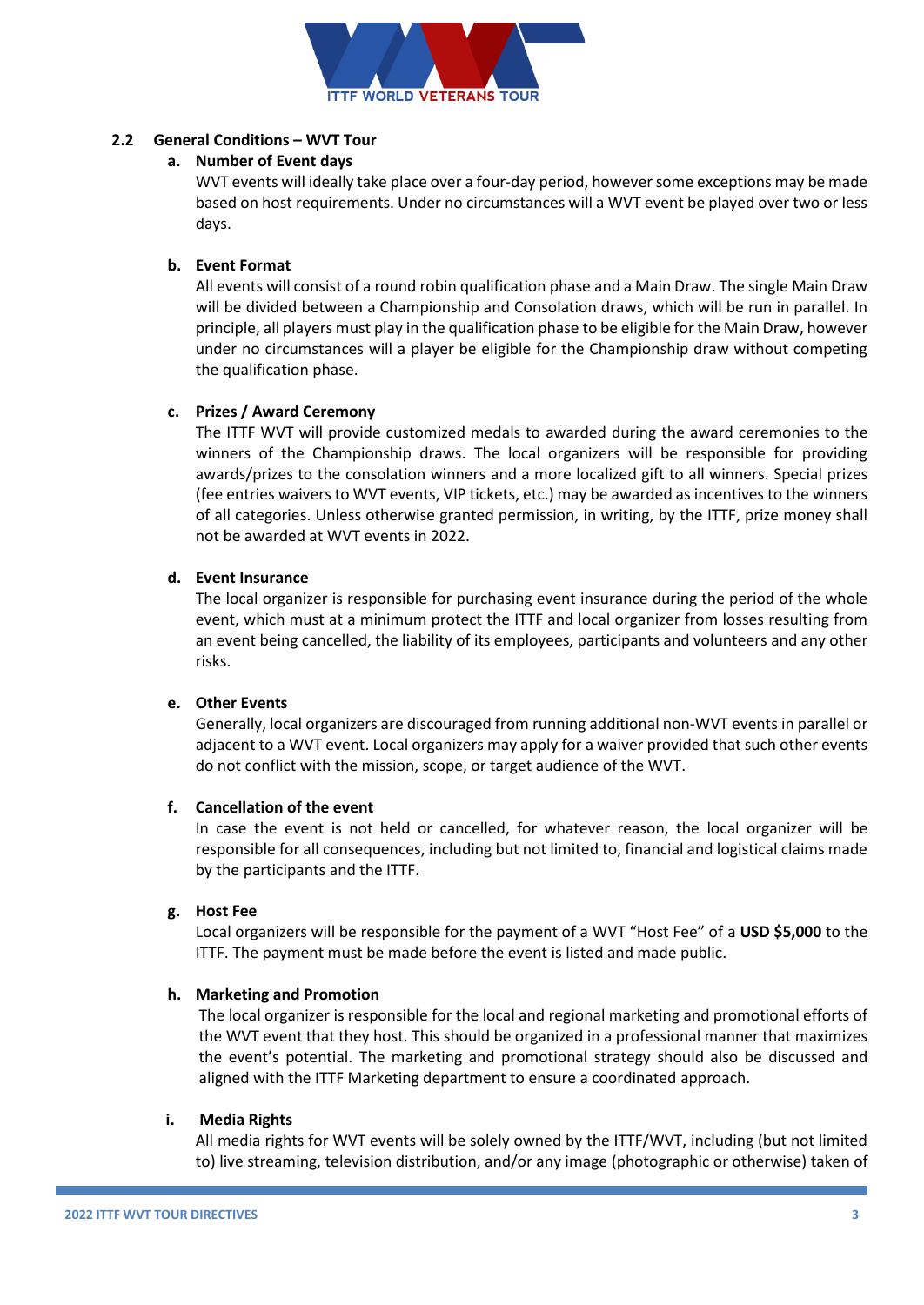

tournament play. Entrants will be required to agree to allow their voice and likeness in such images to be used by WVT for commercial purposes. Local organizers may request a limited, royalty-free license to use such media rights.

## **j. Signage Grant**

The ITTF shall provide each host with a "signage grant" of up to \$2,000, which is to be used to produce public signage, credentials, and other related materials locally. Signage must comply with the ITTF templates, which shall be provided to the LOC no less than sixty (60) days prior to the start date of the event. The LOC is responsible for submitting proof of purchase/payment to the ITTF for reimbursement.

## **k. Failure to comply to the General Contract/Directives**

The local organizer of the ITTF WVT event agrees to comply with the directives and guidelines as outlined herein and in other related documents. The ITTF may, at its sole discretion, choose to take punitive action, whether financial or otherwise, for the local organizer's failure to meet the requirements and to fulfill the points of the general contract/directives.

## **3. SPORT SPECIFIC INFORMATION**

## **3.1 Event categories**

- a. Mandatory events
	- Men's and Women's Singles
	- Men's and Women's Open Singles Single competition for all the age categories
	- Men's and Women's Champion of Champions
		- The winners of each age group (singles) will face-off in a single-elimination, handicapped tournament to determine the "Champion of Champions." Handicap points in Games 1 and 3 will be determined by the difference in age group (one point for each age group), and Game 2 will start 0-0! There is no restrictions for the draw.
- b. Mandatory Age Categories\*
	- 40-49
	- 50-59
	- 60-64
	- 65-69
	- 70-74
	- 75-79
	- 80+
- c. "Test" Events

The WVT may modify or change the event format in cooperation with the local event organizer. For example, the playing format may be scheduled solely as a "team" event provided such modifications are made prior to the release of the prospectus and marketing of the event.

d. Doubles events will be evaluated 3 months before every event.

*\*Athletes become eligible to play in the respective age category for the full year regardless of their month of birth.*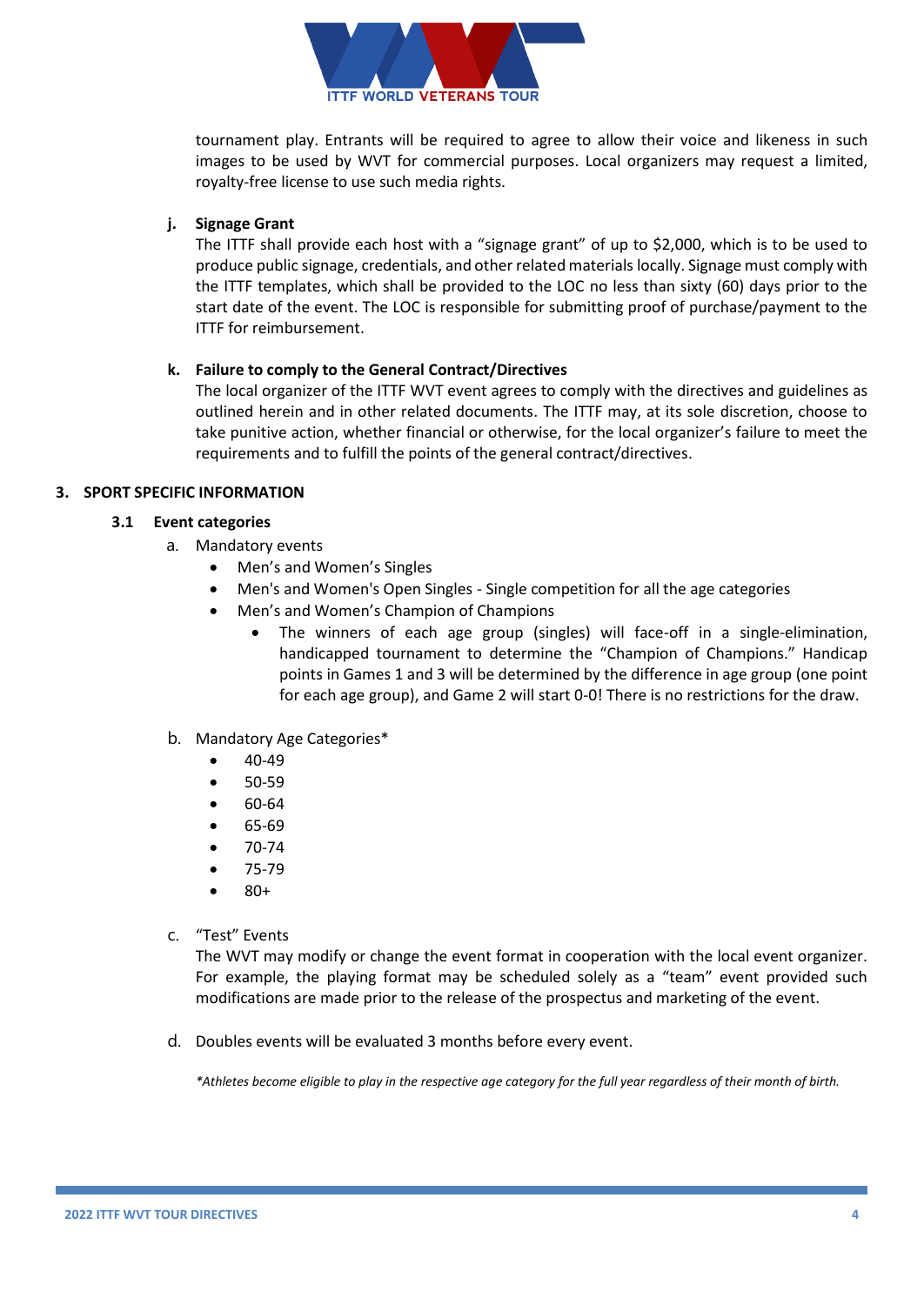

## **3.2 Playing System**

- a. Men's and Women's Singles/Doubles Qualifications
	- All athletes must compete in groups of 3 or 4 players/doubles pairs
	- The top-two in each group advance to the Main Draw, any remaining players advance to the Consolation Draw
	- Up to a maximum of 16 groups of 4 players
- b. Progressive KO Main Draw (Championship and Consolation Draw)
	- Progressive KO
	- All the positions will be played
	- Size of the knock-out will be based on the number of entries up to a maximum Main Draw of 32.
- c. Seeding/Draws
	- Seeding for Qualification Stage is done with the latest World Veterans Ranking of the date of the entry deadline with separation per Nationality if possible.
	- In the event players do not have WVT World Ranking points, players will be randomly placed in qualification groups with separation per Nationality if possible.
	- Seeding for Main Draw will be based on qualification groups.
- d. Matches
	- All matches will be played best of 5 games

## **3.3 General Schedule**

- a. Days 1 and 2 Qualification Stage
- b. Days 3 and 4 Main Draw and Champion of Champions (day 4)
- c. Earliest start of matches is **9:00 am** during all days of the event.
- d. The entire time schedule for the event will be prepared by the ITTF Competition Manager in consultation with the Tournament Director and local organizer.
- e. The time schedule for the event will agreed upon between the local organizer, the ITTF Competition Manager and the ITTF Veterans Manager.

Please note the schedule may vary based on the number of players and number of tables available.

## **4. ITTF WVT INFORMATION AND TECHNOLOGY MANAGEMENT SYSTEMS**

The World Veteran Tour will be managed with the help and support of an integrated technology-based management system. The ITTF will assist the event organizers with advanced software access to a professional platform that integrates a global data base and direct contact with its registered members:

- **Entry System** that will allow players to purchase WVT memberships, enter events, and other functionality as made available by the ITTF.
- **Competition management software** that will include functions related to seeding, draws, tournament and results management and its implementation is a requirement for each event as part of the WVT.
- **World ranking system** with monthly published ranking lists for each age categories.
- **An interactive online community** for the members with the ambition to travel and enjoy table tennis world wide.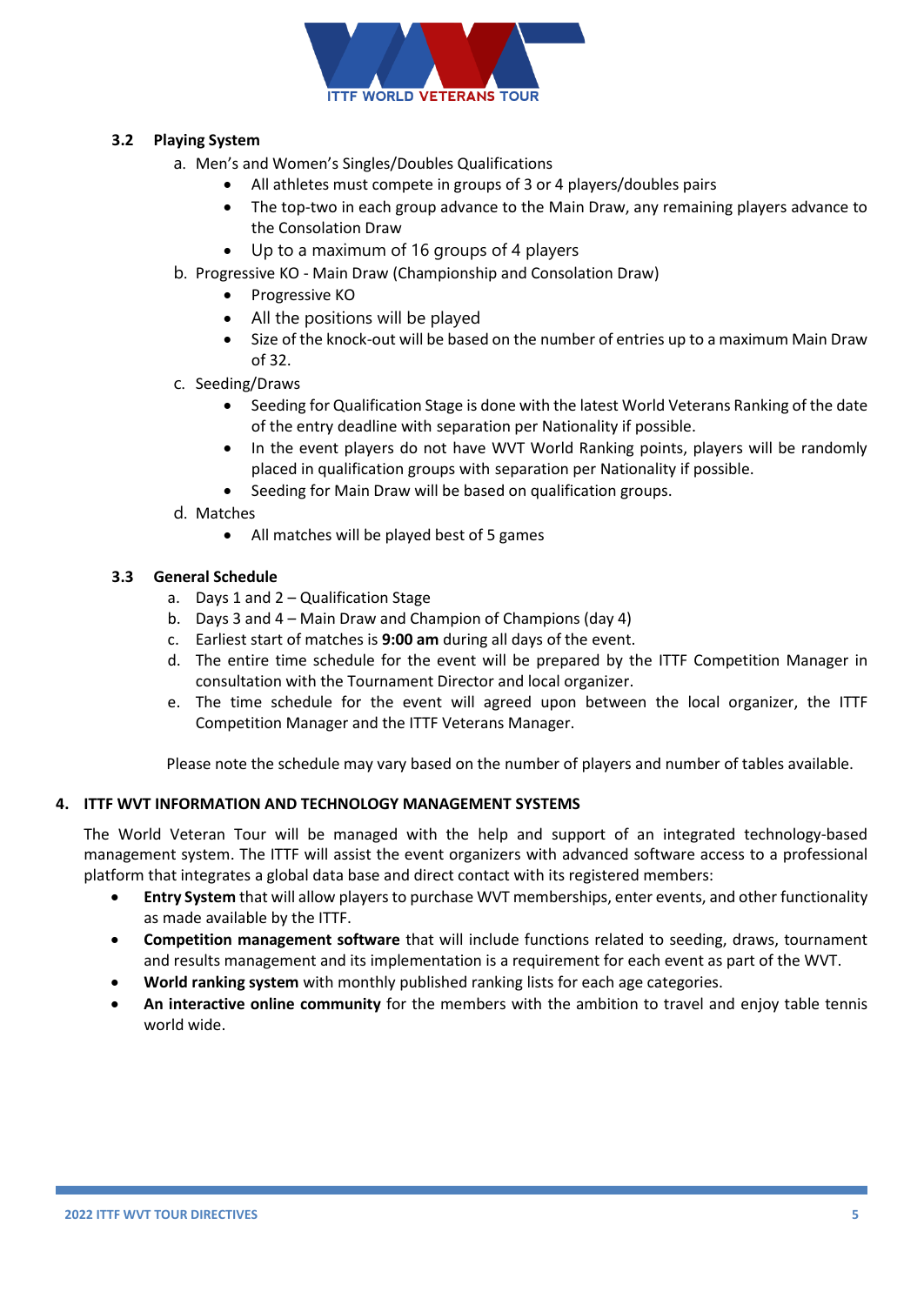

## **5. REGISTRATION/ENTRIES**

## **5.1 Prospectus**

The "**Prospectus"** forms the "invitation" document for all the members that wish to participate to an Event. The Prospectus contains specific information related to the event, e.g. dates, location, accommodation fee for accompanying people, deadlines for entries, number of entries, players' obligation etc. To ensure consistency, the WVT will provide local organizers with a common template completed to be completed by the LOC and returned to the ITTF Veterans Manager for final approval. The Prospectus should be completed and posted at least 3 to 6 months before the event.

## **5.2 Online Entries Registration System**

Any player has the right to participate at WVT events provided they purchase a WVT membership. Players will have direct access to online entry system and payments.

## **5.3 Travel and accommodation Information**

Travel and accommodation information must be submitted through the Online Entry Registration System. Travel and accommodations should be provided as further described herein and published on the Event Page, together with the Prospectus. It is required that event organizers provide hospitality options.

## **5.4 Deadlines**

- a. **Final entries deadline:** 30 days before the starting date of the event. No late entries will be accepted.
- b. **Doubles deadline:** 7 days after the final entry deadline. After that time, the WVT will randomly pair players that have opted-in to play doubles.
- c. In case the maximum number of entries is reached, all remaining players will be put on Waiting List and will be accepted in case of cancellations, according to the date/time of the registration.
- d. Cancellations: In principal, a player may cancel at any time prior to the start of the event. However, the following tournament entry refund policy shall apply:
	- If more than 60 days prior to the starting date for the event, player shall be refunded 100% of the entry fee less a 5% administrative fee.
	- If between 30 and 59 days prior to the starting date for the event, player shall be refunded 50% of the entry fee less a 5% administrative fee.
	- If less than 30 days prior to the starting date for the event, player shall not be entitled to a refund.

## **5.5 Accreditation and participation fees**

It is the goal of the WVT to provide participants and their guests with a consistent accreditation/participation fee across all events:

- Player: USD \$25 USD
- Players and accompanied persons can chose:
	- $\circ$  Official Accommodation Fee to set with the LOC
	- o Outside of Official Accommodation USD \$100

The ITTF shall make the final determination on the currency for entry fees prior to entries being opened.

## **5.6 Participant Payments**

- All WVT Event Entries are done individually by each WVT member to the LOC's.
- After the online entry / cancelation deadline, all incomes of a WVT event, will revert to the local organizer except a USD \$25 players fee.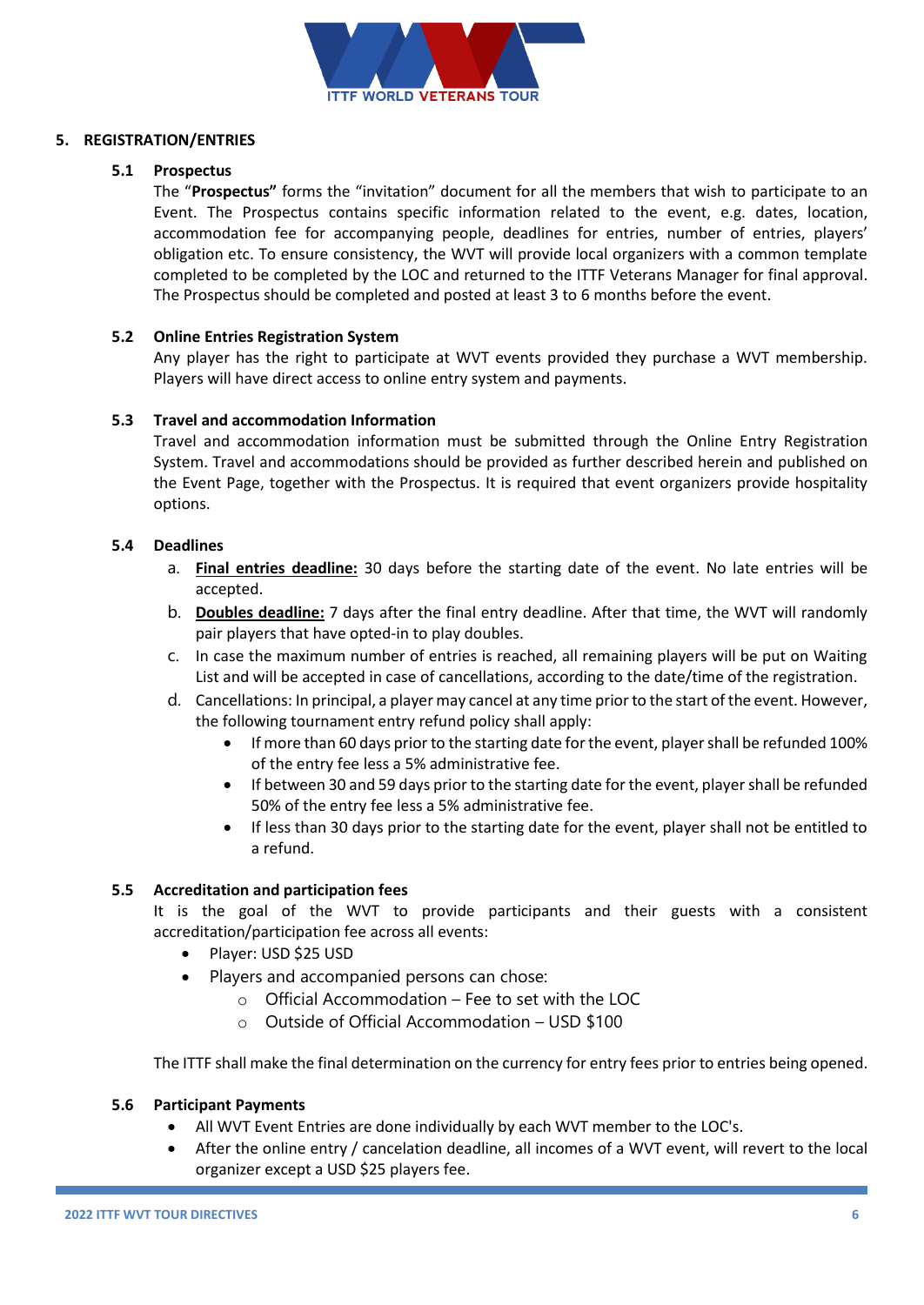

## **6. PLAYING FACILITIES/EQUIPMENT**

## **6.1 WVT Event facilities**

Following are the **Rules & Regulations** for WVT events, in addition to the rules and regulations of the ITTF Handbook:

- a. The set-up of minimum 16 tables is obligatory from the start of the event. For days 3 and 4, 2 of those 16 tables should be show courts with B-Boards.
- b. The ITTF will work with event organizers to set standards for the minimum court size for regular play, the number (and size) of show courts, and other material facility-related matters. All court sizes (except show courts) should be a consistent size, but under no circumstances should the court size be smaller than 5m x 10m.
- c. Each table are expected to have lighting conditions of 800 lux uniformed over all tables.
- d. The color of all surrounds and the printed Advertisement boards (B-boards) should be uniform. The color used for advertisement must be GREY pantone #401C.
- e. Unless otherwise provided a waiver by the ITTF, all tables will be provided by the LOC table equipment supplier and no additional logo or name of the equipment supplier is allowed on the undercarriage.
- f. Each local organizer is responsible to inform ITTF about delivery address and contact person for shipment at least 3 months in advance.
- g. Use of ITTF approved sports flooring is encouraged, however alternate flooring will be acceptable provided that under no circumstances will events be played on concrete. Local organizers must notify the ITTF WVT if the event is to be played on a surface other than approved flooring.
- h. The temperature in any of the halls may not be below **16°C** or above **25°C.**
- i. Qualification and Consolation tournaments can be held anywhere in a different venue, in order to accept as many players as possible. In all cases all venues should be prepared in as similar conditions as possible.
- j. The LOC must give the chance to practice the day before the competition starts from 2:00pm to 8:00pm.

## **6.2 Practice facilities**

Ideally, a minimum of six tables should be provided for practice in or near the playing hall.

## **6.3 Equipment**

The ITTF WVT is subject to World Veteran Tour title sponsorship and other sources of global and local sponsorship income. The WVT intends to provide equipment support to work closely with local organizers to maximize equipment sponsorship opportunities, however the WVT may, at its sole discretion, require local organizers to use official WVT equipment sponsors, including the official tour ball sponsor, to be secured by ITTF.

## **7. OTHER FACILITIES**

## **7.1 Changing Rooms**

Local organizers are encouraged to provide changing rooms (male and female) and rest rooms in the playing facility.

## **7.2 High-traffic Exhibition area for spectators, exhibitors and sponsors**

Local organizers are encouraged to solicit equipment suppliers and other vendors in the exhibition area. While all revenues will be retained by the local organizer, WVT may require complimentary booth space to WVT sponsors, which may include equipment suppliers and other sponsors.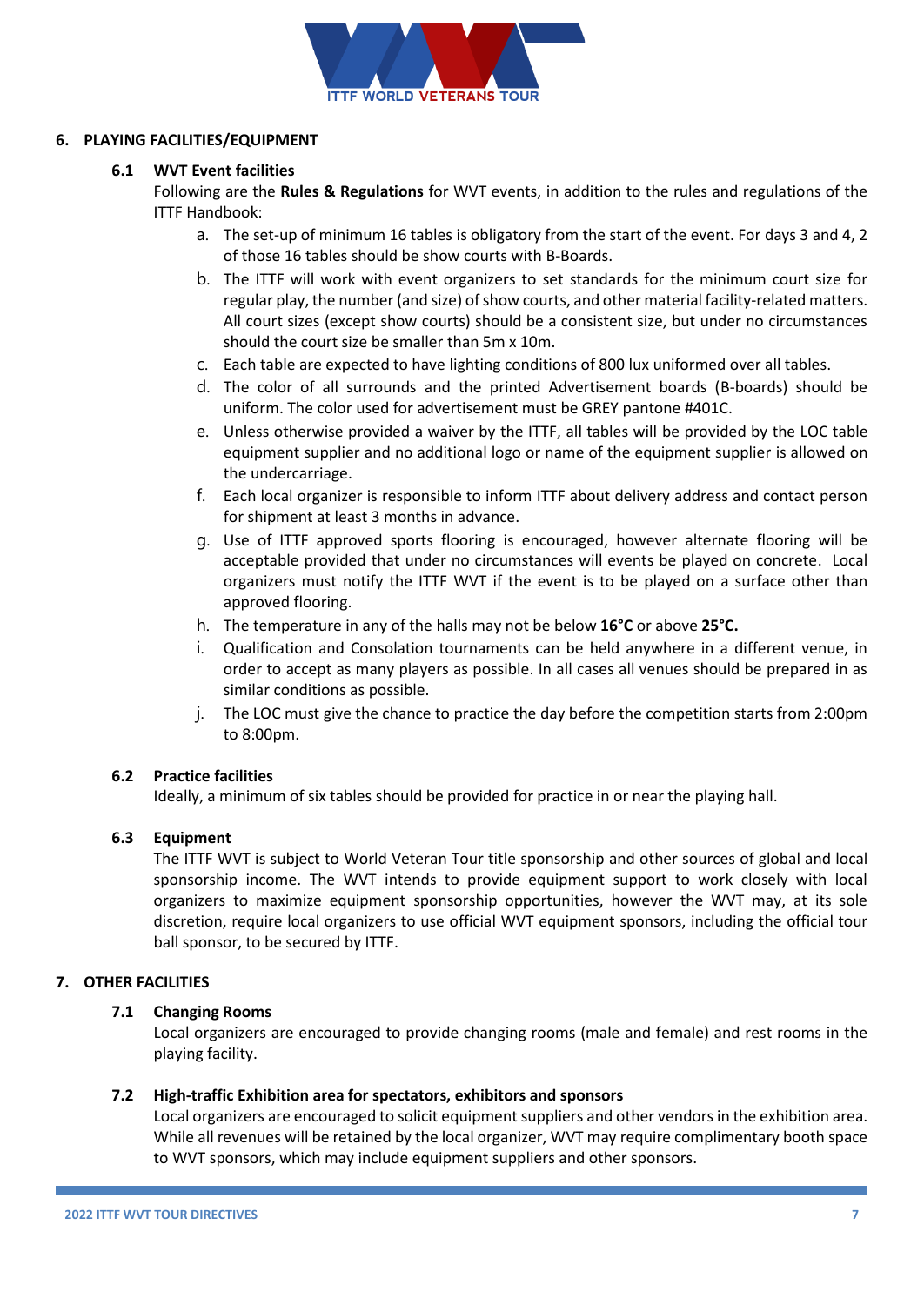

## **8. OPTIONAL FACILITIES**

- Press facilities
- Players' Lounge
- VIP Facilities
- Volunteers Lounge

## **9. HOSPITALITY**

Local organizers should provide to the participants and their guests with a minimum of two (2) hotel/hospitality options. It is expected that, at a minimum, options include at least one 4\* and one 3\* option, including full room and board. Hospitality packages should also include airport transfers and transportation to and from the playing venue.

Hotel/Hospitality options and fulfillment are the responsibility of the local organizer.

## **9.1 Hospitality of ITTF Officials/Partners/Sponsors**

The local organizer is required to provide:

- a. Complimentary hospitality in at least 4 star Hotel (full board including accommodation and 3 meals) for up to two (2) ITTF staff plus the designated Competition Manager (who will arrive three (3) days before the start of the event).
- b. Complimentary hospitality to the ITTF President or his appointee during the whole event. Invitations must be sent early to the ITTF office in order to provide confirmations in due time.
- c. A special hospitality rate (maximum 75% of the official charge) to ITTF officials/partners/staff attending the event, up to maximum 10 persons.

The ITTF shall be responsible for the WVT Sponsors attending the event, unless specified differently in commercial agreements.

## **10. MANPOWER**

## **10.1 ITTF Officials**

The ITTF will assign a Competition Manager to each event, whose main responsibility is to work with the local organizers to implement the Directives and ensure a professionally operated event. In particular, the ITTF Competition Manager:

- a. Is the official representative of the ITTF Executive Committee and has the final authority in all matters relating to the agreement. In cases of disputes, the ITTF Competition Manager may overrule the Referee and/or the Tournament Director. However, in matters regarding the interpretation of the rules and racket control outcome the Referee's decision will be final. The ITTF Competition Manager has no authority to over-rule the Referee in rules matters such as interpretation of rules, disqualification of player etc. The Referee also has full authority in terms of umpires and other assistant personnel The Competition Manager has no authority to over-rule the Referee in rules matters such as interpretation of rules, disqualification of player etc. The referee also has full authority in terms of umpires and other assistant personnel.
- b. Will work closely with the Referee in the tournament, in all "technical" matters, including:
	- Entries, seeding and draw.
	- Time schedule (in both structure and detail).
	- Table number allocation.
	- Sponsorship implementation in coordination with WVT Staff.
	- Live streaming and coordination of matches for the same.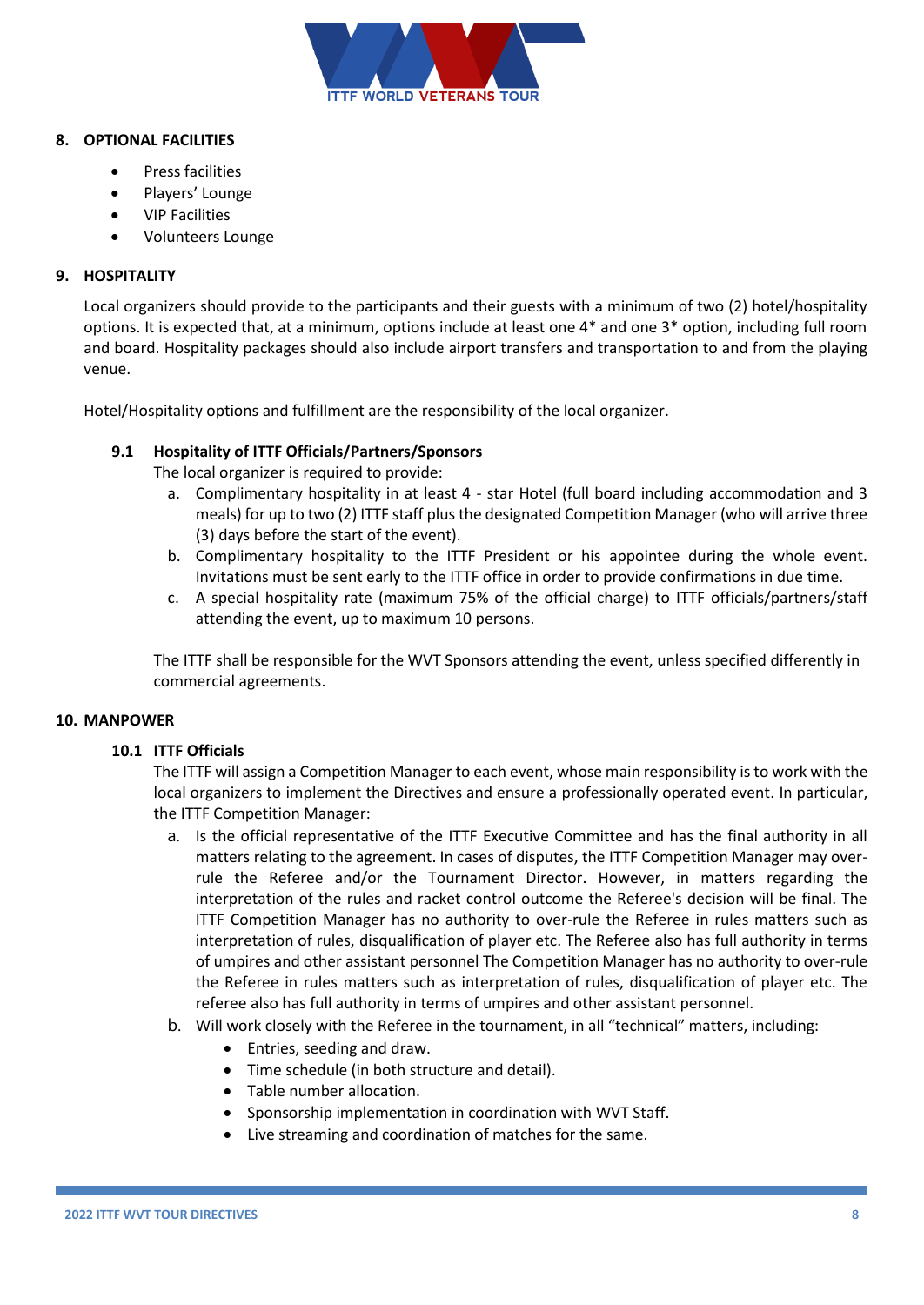

c. Will prepare an evaluation report of the event. This report will form the basis of the decision to be included in future World Veteran Tour years.

The LOC is responsible for paying the lowest cost reasonable economy airfare to the Competition Manager.

## **10.2 Tournament Director**

The local organizer is required appoint a local **Tournament Director** for the event, who will oversee the overall operation of the event and serve as a liaison with WVT Competition Department. In particular, the Tournament Director has to maintain contact with:

- a. The ITTF WVT Manager, ITTF Sponsorship Department, and assigned Competition Manager; and
- b. The ITTF "Umpires and Referees Committee" on the nomination of the Referee, Assistant Referees, Chief Umpire, and to recruit umpires and other match officials.

#### **10.3 Announcer (Emcee)**

The local organizer must appoint a professional announcer (MC) for the final day of the event.

#### **10.4 Press Officer**

A Press officer should be appointed to coordinate media requests and provide relevant media materials to the ITTF for publication on the event website.

#### **10.5 Photographer**

The LOC must appoint a professional photographer, to work according to the "ITTF Event Photography Requirements".

• The rights of these photos will be owned by the ITTF and the photos may be used by the ITTF free of charge for any further agreements between ITTF and other agencies (for example Reuters).

• Furthermore, a set of high-resolution photos (min. 300 dpi) be provided free of charge to the ITTF immediately following the event but not later than 21 days after the conclusion of the event.

#### **10.6 Match Officials**

Referee team should be consisted of:

- 1 International Referee
- 1-2 Deputy Referees (IR preferred)
- The local organizer is responsible for the nomination of the Referees, according to the ITTF Directives for Match Officials (ITTF Handbook), to the WVT Tour Manager.
- The local organizer is responsible for paying the lowest cost reasonable economy airfare of the Referees, provide free hospitality and a daily allowance according to the "**Directives for Match Officials**" (ITTF Handbook).

Umpires

• The Local Organizer is responsible for recruiting qualified umpires, which will only be used for the final Round of 16 in each age/gender category. Therefore, a minimum of 30 umpires are required at each event.

#### **10.7 Staff and Volunteers**

The local organizer must employee the right number of employees and engage sufficient number of volunteers for a smooth preparation and implementation of the event.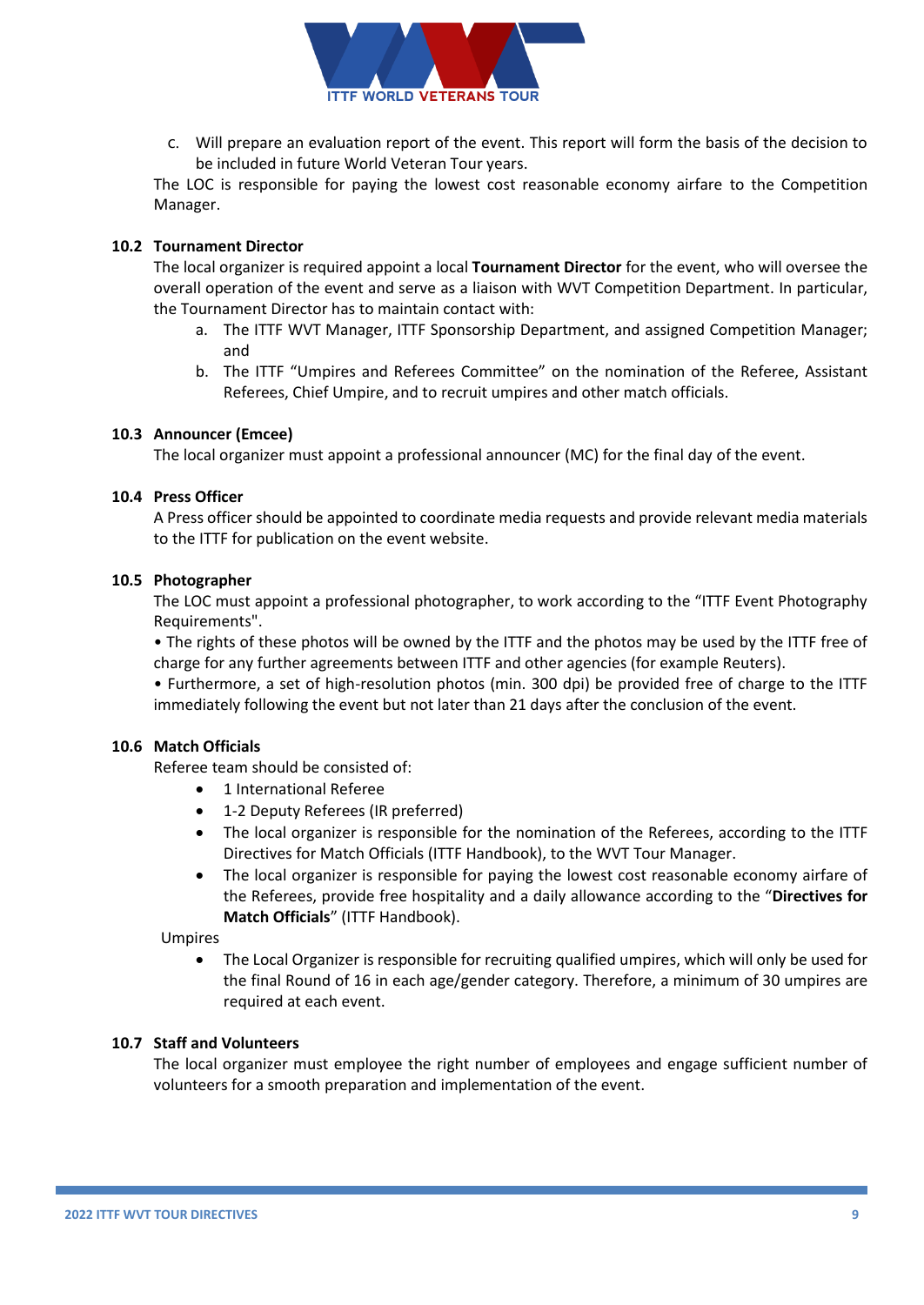

## **11. FUNCTIONS/SERVICES**

## **11.1 Racket Control**

If requested, the local organizer agrees to provide the facilities and facilitate the conduct of Racket Testing (including VOC tests) during the World Veterans Tour event according to ITTF Racket Control requirements. The testing equipment is LOC responsibility.

## **11.2 Medical Services**

The local organizer must provide first aid medical service on-site, including trained emergency medical personnel, from the day 1 to day 4 of the event. It is strongly recommended that an ambulance is available as well.

## **11.3 Results Service**

Results service must be provided for spectators, players and coaches at the event:

a. A result service should be provided by the local organizers regularly and frequently thought volunteers (umpires at the Round of 16 and onwards). Ideally detailed result sheets should be provided after every round, or at least after each block of matches is played. The results sheets should be checked and approved by Competition Manager or his/her designated representative before publication.

## **11.4 ITTF Event Page Results**

The local organizer must provide:

- a. At least 2 volunteers per shift specially assigned to the results system for the entirety of the event.
- b. Laptops and mouse with hard wired high-speed Internet connection (LAN connection) to enter the results for the ITTF Event Page, under the control of the Competition Manager.

## **11.5 Services to ITTF Staff**

- a. Attending WVT Staff, i.e. Competition Manager, ITTF Promotion and Media Manager (when on site), ITTF Publications Editor (when on site), the ITTF photographer (when on site), ITTF personnel, and the people in charge of the ITTF Result Management System have to be provided with a dedicated high-speed internet connection with a (SDSL with minimum 5MB up-and download) **LAN connection**.
- b. Those who are not on site are to be provided with the requested information and service.

## **11.6 Ancillary Services**

Car in case of emergency: an additional car or van should always be available in cases of emergency (hospitalization, last minute pick-ups or deliveries, emergency contact between hotel and venue, etc.)

## **12. SOCIAL FUNCTIONS**

Local organizers will be responsible for organizing the following social functions:

- a. Opening Ceremony, which shall take place either the night prior to the start of the competition or the morning of the first day.
- b. Social Event, which shall take place either on Friday or Saturday night. The social event should be open to all event participants.

## **13. SPORT PRESENTATION**

Sport Presentation should be implemented in coordination with the ITTF Competition Manager.

## **14. SPONSORSHIP IMPLEMENTATION**

Sponsorship implementation should be implemented in coordination with the ITTF Competition Manager.